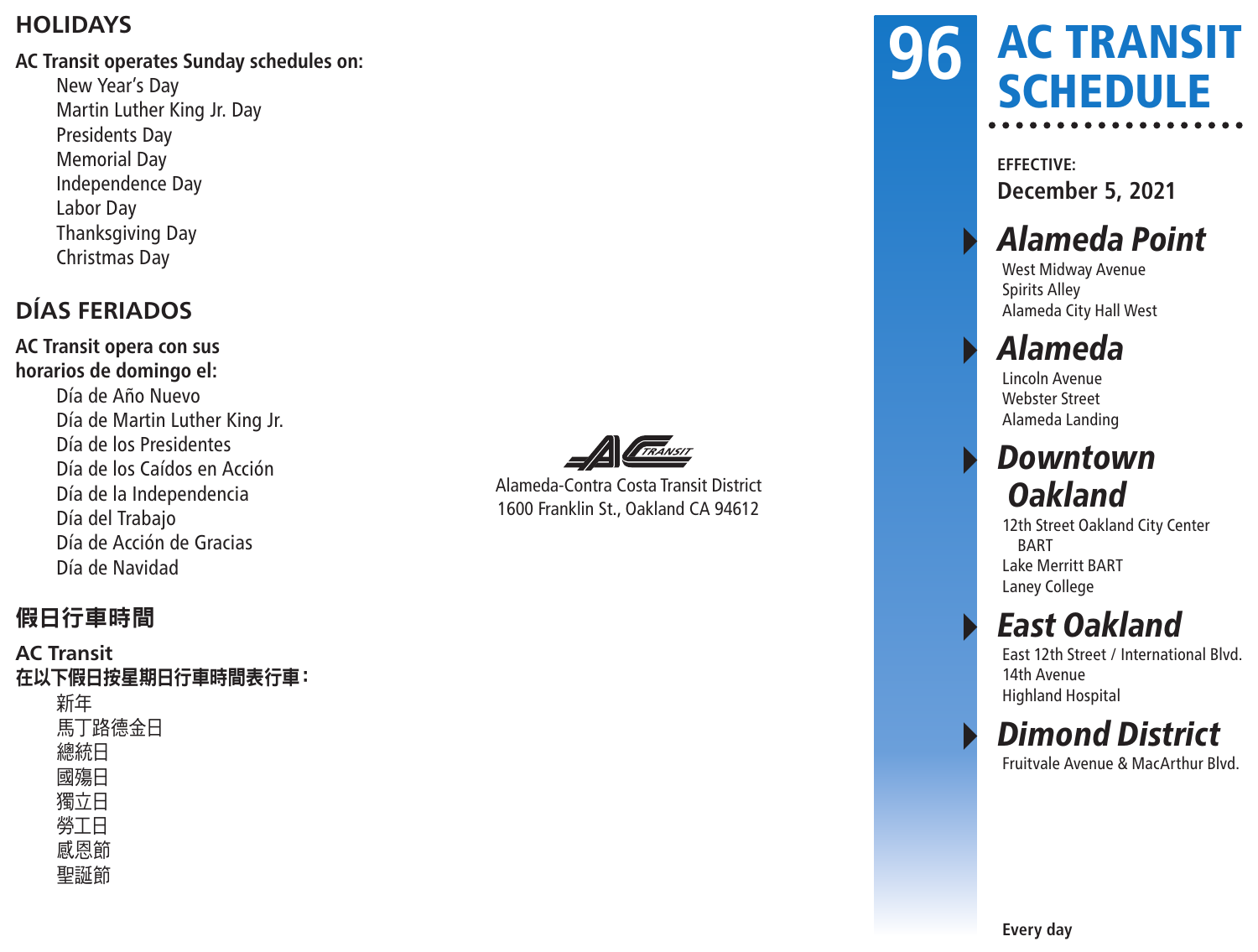# **96 Monday through Friday except holidays To Dimond District**

| W. Midway   | Atlantic    |            |                     |                            | Fruitvale |  |
|-------------|-------------|------------|---------------------|----------------------------|-----------|--|
| Ave. &      | Ave. &      | 11th St. & | <b>Lake Merritt</b> | 14th Ave. &                | Ave. &    |  |
| Monarch St. | Webster St. | Broadway   | <b>BART</b>         | Foothill Blvd. Montana St. |           |  |
| 6:00a       | 6:11a       | 6:23a      | 6:26a               | 6:34a                      | 6:42a     |  |
| 6:30a       | 6:41a       | 6:53a      | 6:56a               | 7:04a                      | 7:12a     |  |
| 7:00a       | 7:11a       | 7:23a      | 7:26a               | 7:34a                      | 7:42a     |  |
| 7:30a       | 7:41a       | 7:53a      | 7:56a               | 8:04a                      | 8:12a     |  |
| 8:00a       | 8:11a       | 8:23a      | 8:26a               | 8:34a                      | 8:42a     |  |
| 8:30a       | 8:43a       | 8:56a      | 8:59a               | 9:08a                      | 9:18a     |  |
| 9:00a       | 9:13a       | 9:26a      | 9:29a               | 9:38a                      | 9:48a     |  |
| 9:30a       | 9:43a       | 9:56a      | 9:59a               | 10:08a                     | 10:18a    |  |
| 10:00a      | 10:13a      | 10:26a     | 10:29a              | 10:38a                     | 10:48a    |  |
| 10:30a      | 10:43a      | 10:56a     | 10:59a              | 11:08a                     | 11:18a    |  |
| 11:00a      | 11:13a      | 11:26a     | 11:29a              | 11:38a                     | 11:48a    |  |
| 11:30a      | 11:43a      | 11:56a     | 11:59a              | 12:08p                     | 12:18p    |  |
| 12:00p      | 12:13p      | 12:26p     | 12:29p              | 12:38p                     | 12:48p    |  |
| 12:30p      | 12:43p      | 12:57p     | 1:00p               | 1:09p                      | 1:19p     |  |
| 1:00p       | 1:13p       | 1:27p      | 1:30p               | 1:39p                      | 1:49p     |  |
| 1:30p       | 1:43p       | 1:57p      | 2:00p               | 2:09p                      | 2:19p     |  |
| 2:00p       | 2:13p       | 2:27p      | 2:30p               | 2:39p                      | 2:49p     |  |
| 2:30p       | 2:43p       | 2:57p      | 3:00p               | 3:09p                      | 3:19p     |  |
| 3:00p       | 3:13p       | 3:27p      | 3:30p               | 3:39p                      | 3:49p     |  |
| 3:30p       | 3:43p       | 3:57p      | 4:00p               | 4:09p                      | 4:19p     |  |
| 4:00p       | 4:13p       | 4:27p      | 4:30p               | 4:39p                      | 4:49p     |  |
| 4:30p       | 4:43p       | 4:56p      | 4:59p               | 5:08p                      | 5:18p     |  |
| 5:00p       | 5:13p       | 5:26p      | 5:29p               | 5:38p                      | 5:48p     |  |
| 5:30p       | 5:42p       | 5:53p      | 5:56p               | 6:05p                      | 6:15p     |  |
| 6:00p       | 6:12p       | 6:23p      | 6:26p               | 6:35p                      | 6:45p     |  |
| 6:30p       | 6:41p       | 6:52p      | 6:55p               | 7:03p                      | 7:12p     |  |
| 7:00p       | 7:11p       | 7:22p      | 7:25p               | 7:33p                      | 7:42p     |  |
| 7:30p       | 7:41p       | 7:52p      | 7:55p               | 8:03p                      | 8:12p     |  |
| 8:00p       | 8:11p       | 8:22p      | 8:25p               | 8:33p                      | 8:42p     |  |
| 8:30p       | 8:41p       | 8:52p      | 8:55p               | 9:03p                      | 9:12p     |  |
| 9:00p       | 9:11p       | 9:22p      | 9:25p               | 9:33p                      | 9:42p     |  |
| 9:30p       | 9:41p       | 9:52p      | 9:55p               | 10:03p                     | 10:12p    |  |
| 10:00p      | 10:11p      | 10:22p     | 10:25p              | 10:33p                     | 10:42p    |  |

# **96 Monday through Friday except holidays To Alameda Point**

| Fruitvale |                            |              |            | Atlantic    | W. Midway   |  |
|-----------|----------------------------|--------------|------------|-------------|-------------|--|
| Ave. &    | 14th Ave. &                | Lake Merritt | 12th St. & | Ave. &      | Ave. &      |  |
|           | Montana St. Foothill Blvd. | <b>BART</b>  | Broadway   | Webster St. | Monarch St. |  |
| 6:02a     | 6:10a                      | 6:18a        | 6:24a      | 6:35a       | 6:45a       |  |
| 6:32a     | 6:40a                      | 6:48a        | 6:54a      | 7:05a       | 7:15a       |  |
| 7:02a     | 7:10a                      | 7:18a        | 7:24a      | 7:35a       | 7:45a       |  |
| 7:32a     | 7:40a                      | 7:49a        | 7:55a      | 8:06a       | 8:16a       |  |
| 8:02a     | 8:10a                      | 8:19a        | 8:25a      | 8:36a       | 8:46a       |  |
| 8:32a     | 8:40a                      | 8:49a        | 8:55a      | 9:06a       | 9:16a       |  |
| 9:02a     | 9:11a                      | 9:20a        | 9:26a      | 9:39a       | 9:49a       |  |
| 9:32a     | 9:41a                      | 9:50a        | 9:56a      | 10:09a      | 10:19a      |  |
| 10:02a    | 10:11a                     | 10:20a       | 10:26a     | 10:39a      | 10:49a      |  |
| 10:32a    | 10:41a                     | 10:50a       | 10:56a     | 11:09a      | 11:19a      |  |
| 11:02a    | 11:11a                     | 11:20a       | 11:26a     | 11:39a      | 11:50a      |  |
| 11:32a    | 11:41a                     | 11:50a       | 11:56a     | 12:09p      | 12:20p      |  |
| 12:02p    | 12:11p                     | 12:20p       | 12:26p     | 12:39p      | 12:50p      |  |
| 12:32p    | 12:41p                     | 12:50p       | 12:56p     | 1:09p       | 1:20p       |  |
| 1:02p     | 1:11p                      | 1:20p        | 1:26p      | 1:39p       | 1:50p       |  |
| 1:32p     | 1:41p                      | 1:50p        | 1:57p      | 2:10p       | 2:21p       |  |
| 2:02p     | 2:11p                      | 2:20p        | 2:27p      | 2:40p       | 2:51p       |  |
| 2:32p     | 2:41p                      | 2:50p        | 2:55p      | 3:08p       | 3:19p       |  |
| 3:02p     | 3:11p                      | 3:20p        | 3:25p      | 3:38p       | 3:49p       |  |
| 3:32p     | 3:41p                      | 3:50p        | 3:55p      | 4:08p       | 4:19p       |  |
| 4:02p     | 4:11p                      | 4:20p        | 4:25p      | 4:38p       | 4:49p       |  |
| 4:32p     | 4:41p                      | 4:50p        | 4:55p      | 5:08p       | 5:19p       |  |
| 5:02p     | 5:11p                      | 5:20p        | 5:25p      | 5:38p       | 5:49p       |  |
| 5:32p     | 5:41p                      | 5:50p        | 5:55p      | 6:08p       | 6:19p       |  |
| 6:02p     | 6:10p                      | 6:18p        | 6:23p      | 6:36p       | 6:47p       |  |
| 6:32p     | 6:40p                      | 6:48p        | 6:53p      | 7:06p       | 7:16p       |  |
| 7:02p     | 7:10p                      | 7:18p        | 7:23p      | 7:36p       | 7:46p       |  |
| 7:32p     | 7:40p                      | 7:48p        | 7:53p      | 8:06p       | 8:16p       |  |
| 8:02p     | 8:10p                      | 8:18p        | 8:23p      | 8:34p       | 8:44p       |  |
| 8:32p     | 8:40p                      | 8:48p        | 8:53p      | 9:04p       | 9:14p       |  |
| 9:02p     | 9:10p                      | 9:18p        | 9:23p      | 9:34p       | 9:44p       |  |
| 9:32p     | 9:40p                      | 9:47p        | 9:52p      | 10:03p      | 10:13p      |  |
| 10:02p    | 10:10p                     | 10:17p       | 10:22p     | 10:33p      | 10:43p      |  |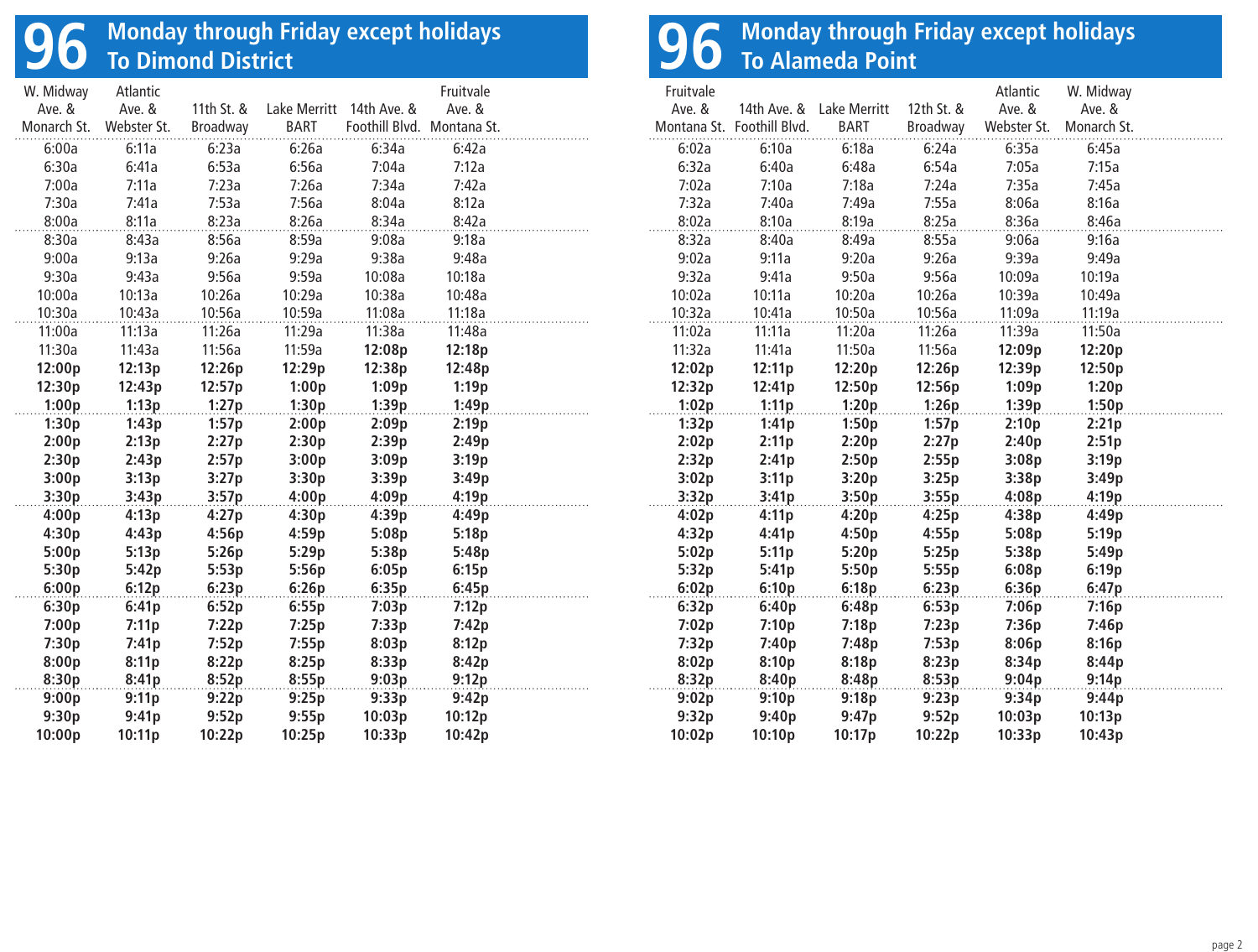# **96 Saturdays, Sundays and holidays To Dimond District**

| W. Midway   | Atlantic    |            |                     |                            | Fruitvale |   |
|-------------|-------------|------------|---------------------|----------------------------|-----------|---|
| Ave. &      | Ave. &      | 11th St. & | <b>Lake Merritt</b> | 14th Ave. &                | Ave. &    |   |
| Monarch St. | Webster St. | Broadway   | <b>BART</b>         | Foothill Blvd. Montana St. |           | Λ |
| 6:00a       | 6:11a       | 6:21a      | 6:24a               | 6:33a                      | 6:41a     |   |
| 6:30a       | 6:41a       | 6:51a      | 6:54a               | 7:03a                      | 7:11a     |   |
| 7:00a       | 7:11a       | 7:21a      | 7:24a               | 7:33a                      | 7:41a     |   |
| 7:30a       | 7:41a       | 7:51a      | 7:54a               | 8:03a                      | 8:11a     |   |
| 8:00a       | 8:11a       | 8:21a      | 8:24a               | 8:33a                      | 8:41a     |   |
| 8:30a       | 8:43a       | 8:56a      | 8:59a               | 9:08a                      | 9:17a     |   |
| 9:00a       | 9:13a       | 9:26a      | 9:29a               | 9:38a                      | 9:47a     |   |
| 9:30a       | 9:43a       | 9:56a      | 9:59a               | 10:08a                     | 10:17a    |   |
| 10:00a      | 10:13a      | 10:26a     | 10:29a              | 10:38a                     | 10:47a    |   |
| 10:30a      | 10:43a      | 10:57a     | 11:00a              | 11:09a                     | 11:18a    |   |
| 11:00a      | 11:13a      | 11:27a     | 11:30a              | 11:39a                     | 11:48a    |   |
| 11:30a      | 11:43a      | 11:57a     | 12:00p              | 12:09p                     | 12:18p    |   |
| 12:00p      | 12:13p      | 12:27p     | 12:30p              | 12:39p                     | 12:48p    |   |
| 12:30p      | 12:43p      | 12:57p     | 1:00p               | 1:09p                      | 1:18p     |   |
| 1:00p       | 1:13p       | 1:27p      | 1:30p               | 1:39p                      | 1:48p     |   |
| 1:30p       | 1:43p       | 1:57p      | 2:00p               | 2:09p                      | 2:18p     |   |
| 2:00p       | 2:13p       | 2:27p      | 2:30p               | 2:39p                      | 2:48p     |   |
| 2:30p       | 2:43p       | 2:57p      | 3:00p               | 3:09p                      | 3:18p     |   |
| 3:00p       | 3:13p       | 3:27p      | 3:30p               | 3:39p                      | 3:48p     |   |
| 3:30p       | 3:43p       | 3:57p      | 4:00p               | 4:09p                      | 4:18p     |   |
| 4:00p       | 4:13p       | 4:27p      | 4:30p               | 4:39p                      | 4:48p     |   |
| 4:30p       | 4:43p       | 4:57p      | 5:00p               | 5:09p                      | 5:18p     |   |
| 5:00p       | 5:13p       | 5:27p      | 5:30p               | 5:39p                      | 5:48p     |   |
| 5:30p       | 5:41p       | 5:52p      | 5:55p               | 6:03p                      | 6:12p     |   |
| 6:00p       | 6:11p       | 6:22p      | 6:25p               | 6:33p                      | 6:42p     |   |
| 6:30p       | 6:41p       | 6:52p      | 6:55p               | 7:03p                      | 7:12p     |   |
| 7:00p       | 7:11p       | 7:22p      | 7:25p               | 7:33p                      | 7:42p     |   |
| 7:30p       | 7:41p       | 7:52p      | 7:55p               | 8:03p                      | 8:12p     |   |
| 8:00p       | 8:11p       | 8:22p      | 8:25p               | 8:33p                      | 8:42p     |   |
| 8:30p       | 8:41p       | 8:52p      | 8:55p               | 9:03p                      | 9:12p     |   |
| 9:00p       | 9:11p       | 9:22p      | 9:25p               | 9:33p                      | 9:42p     |   |
| 9:30p       | 9:41p       | 9:52p      | 9:55p               | 10:03p                     | 10:12p    |   |
| 10:00p      | 10:11p      | 10:22p     | 10:25p              | 10:33p                     | 10:42p    |   |

# **96** Saturdays, Sundays and holidays<br>**96** To Alameda Point

| Fruitvale |                            |                          |            | Atlantic    | W. Midway   |  |
|-----------|----------------------------|--------------------------|------------|-------------|-------------|--|
| Ave. &    |                            | 14th Ave. & Lake Merritt | 12th St. & | Ave. &      | Ave. &      |  |
|           | Montana St. Foothill Blvd. | <b>BART</b>              | Broadway   | Webster St. | Monarch St. |  |
| 6:04a     | 6:12a                      | 6:20a                    | 6:26a      | 6:38a       | 6:49a       |  |
| 6:34a     | 6:42a                      | 6:50a                    | 6:56a      | 7:08a       | 7:19a       |  |
| 7:04a     | 7:12a                      | 7:20a                    | 7:26a      | 7:38a       | 7:49a       |  |
| 7:34a     | 7:42a                      | 7:50a                    | 7:56a      | 8:08a       | 8:19a       |  |
| 8:04a     | 8:12a                      | 8:20a                    | 8:26a      | 8:38a       | 8:49a       |  |
| 8:34a     | 8:42a                      | 8:50a                    | 8:56a      | 9:08a       | 9:19a       |  |
| 9:04a     | 9:12a                      | 9:20a                    | 9:26a      | 9:38a       | 9:49a       |  |
| 9:34a     | 9:42a                      | 9:50a                    | 9:56a      | 10:08a      | 10:19a      |  |
| 10:04a    | 10:12a                     | 10:20a                   | 10:26a     | 10:38a      | 10:49a      |  |
| 10:34a    | 10:42a                     | 10:50a                   | 10:56a     | 11:08a      | 11:19a      |  |
| 11:04a    | 11:12a                     | 11:20a                   | 11:26a     | 11:38a      | 11:49a      |  |
| 11:34a    | 11:42a                     | 11:50a                   | 11:56a     | 12:08p      | 12:19p      |  |
| 12:04p    | 12:12p                     | 12:20p                   | 12:26p     | 12:38p      | 12:49p      |  |
| 12:34p    | 12:42p                     | 12:50p                   | 12:56p     | 1:08p       | 1:19p       |  |
| 1:04p     | 1:12p                      | 1:20p                    | 1:26p      | 1:38p       | 1:49p       |  |
| 1:34p     | 1:42p                      | 1:50p                    | 1:56p      | 2:08p       | 2:19p       |  |
| 2:04p     | 2:12p                      | 2:20p                    | 2:26p      | 2:38p       | 2:49p       |  |
| 2:34p     | 2:42p                      | 2:50p                    | 2:56p      | 3:08p       | 3:19p       |  |
| 3:04p     | 3:12p                      | 3:20p                    | 3:26p      | 3:38p       | 3:49p       |  |
| 3:34p     | 3:42p                      | 3:50p                    | 3:56p      | 4:08p       | 4:19p       |  |
| 4:04p     | 4:12p                      | 4:20p                    | 4:26p      | 4:38p       | 4:49p       |  |
| 4:34p     | 4:42p                      | 4:50p                    | 4:56p      | 5:08p       | 5:19p       |  |
| 5:04p     | 5:12p                      | 5:20p                    | 5:26p      | 5:38p       | 5:49p       |  |
| 5:34p     | 5:42p                      | 5:50p                    | 5:56p      | 6:08p       | 6:19p       |  |
| 6:04p     | 6:12p                      | 6:20p                    | 6:26p      | 6:38p       | 6:49p       |  |
| 6:34p     | 6:42p                      | 6:50p                    | 6:56p      | 7:08p       | 7:19p       |  |
| 7:04p     | 7:12p                      | 7:20p                    | 7:26p      | 7:38p       | 7:49p       |  |
| 7:34p     | 7:42p                      | 7:50p                    | 7:56p      | 8:08p       | 8:19p       |  |
| 8:04p     | 8:12p                      | 8:20p                    | 8:26p      | 8:38p       | 8:49p       |  |
| 8:34p     | 8:42p                      | 8:50p                    | 8:56p      | 9:08p       | 9:19p       |  |
| 9:04p     | 9:12p                      | 9:20p                    | 9:26p      | 9:38p       | 9:49p       |  |
| 9:34p     | 9:42p                      | 9:50p                    | 9:56p      | 10:08p      | 10:19p      |  |
| 10:04p    | 10:12p                     | 10:20p                   | 10:26p     | 10:38p      | 10:49p      |  |